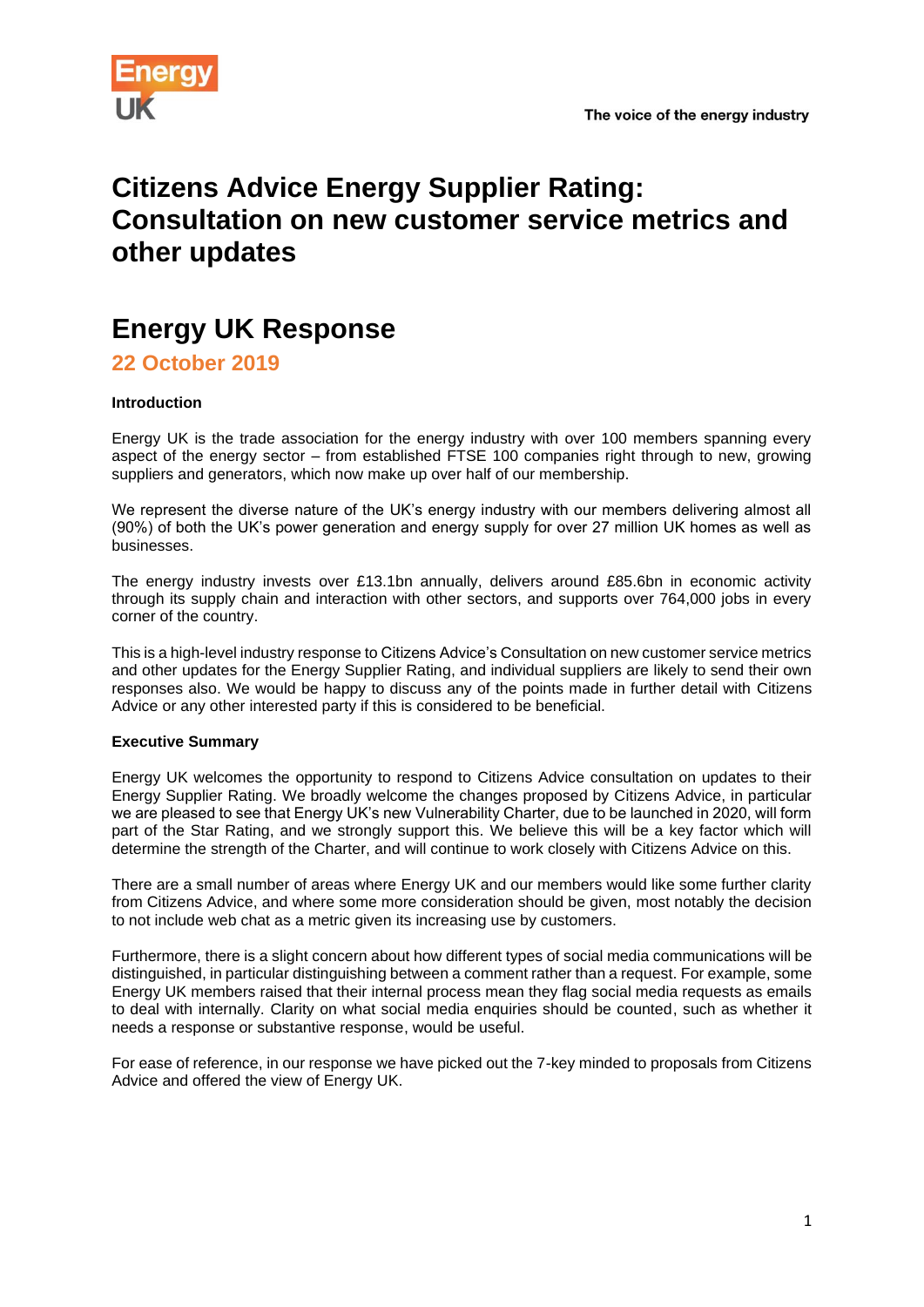

## **Responses to minded to proposals:**

*1. To update the customer service metric in the rating to include email response time and social media response time (to direct private messages from a customer). Email response time will be mandatory, while social media will not be a mandatory metric as not all suppliers offer it.*

Energy UK recognise that these are increasingly common forms of contact, and that exploratory work from Citizens Advice indicates it is possible to measure supplier speed of response. Energy UK and our members are mostly positive about this proposal, but we would like to see some more clarity about the closure of cases, differentiating between substantive response as opposed to holding responses. However, it should be noted that some suppliers feel that email is a diminishing channel for them, with customers utilising digital conversation channels more, and so are less inclined to support having email as a metric.

There does also need to be recognition of social media contacts that come through outside of office hours, whilst also ensuring that the setting of timescales does not funnel all customers towards social media due to the ability of some suppliers to respond instantly. For some customers this may not be suitable or they may not be able to, putting them on a lower footing compared to other customers. We also feel that it is important that any timelines are based on concrete evidence of consumer expectations – not speculation. Fixing timelines could lead to a risk of incentivising fast but poor-quality responses from suppliers.

*2. Not to include telephone ringbacks and dropped calls as new metrics in the rating.*

Energy UK and our members agree with this approach.

*3. Not to include web chat as a metric, but to return to this at a later stage.*

Some Energy UK members expressed surprise that web chat would not be included as a metric, whilst also taking on board Citizens Advice's rationale that many suppliers do not offer webchat, and quality of RFI data received for those who do was poor. Increasing numbers of customers are now using web chat, so this may mean that the Star Rating is missing a big chunk of customers. In particular, some members feel very strongly on this point, as webchat for some suppliers is their second largest communication channel, and therefore believe the metric should reflect what customers use.

We would encourage Citizens Advice keeping this under review for future updates, and would urge Citizens Advice to work further with suppliers to agree metrics that could be used.

#### *4. To remove the bill timeliness element of the rating*

Energy UK and most of our members broadly agree with this approach. However, some members have highlighted that there are still some customers who pay on receipt of bill and those who like to keep an eye on their costs and usage. Bill timeliness remains important for these customers. These members feel that using a combined approach of measuring performance of both accuracy and timeliness means that supplier performance in relation to billing is accurately portrayed in the rating.

#### *5. To include the Energy UK Vulnerability Code of Practice in the rating.*

Energy UK is pleased to see that Citizens Advice is minded to include our new Vulnerability Charter, currently being written by Energy UK and our members, in the Star Rating, and we strongly support this. Some further clarity would be useful as to whether this would be a standalone metric, or still form part of the Customer Commitments section.

We note that Citizens Advice has not currently stated how many stars will be awarded for signing up to the Charter, and that this will reflect two factors, namely the content of the Charter and its governance structure. On content, we note that Citizens Advice want to see the protections that already exist in the PPM Principles and Safety Net plus the Commission for Customers in Vulnerable Circumstances recommendations, and will look at how far the Charter exceeds licence. On governance, we note that Citizens Advice give recognition that a balance needs to be struck between the level of oversight of